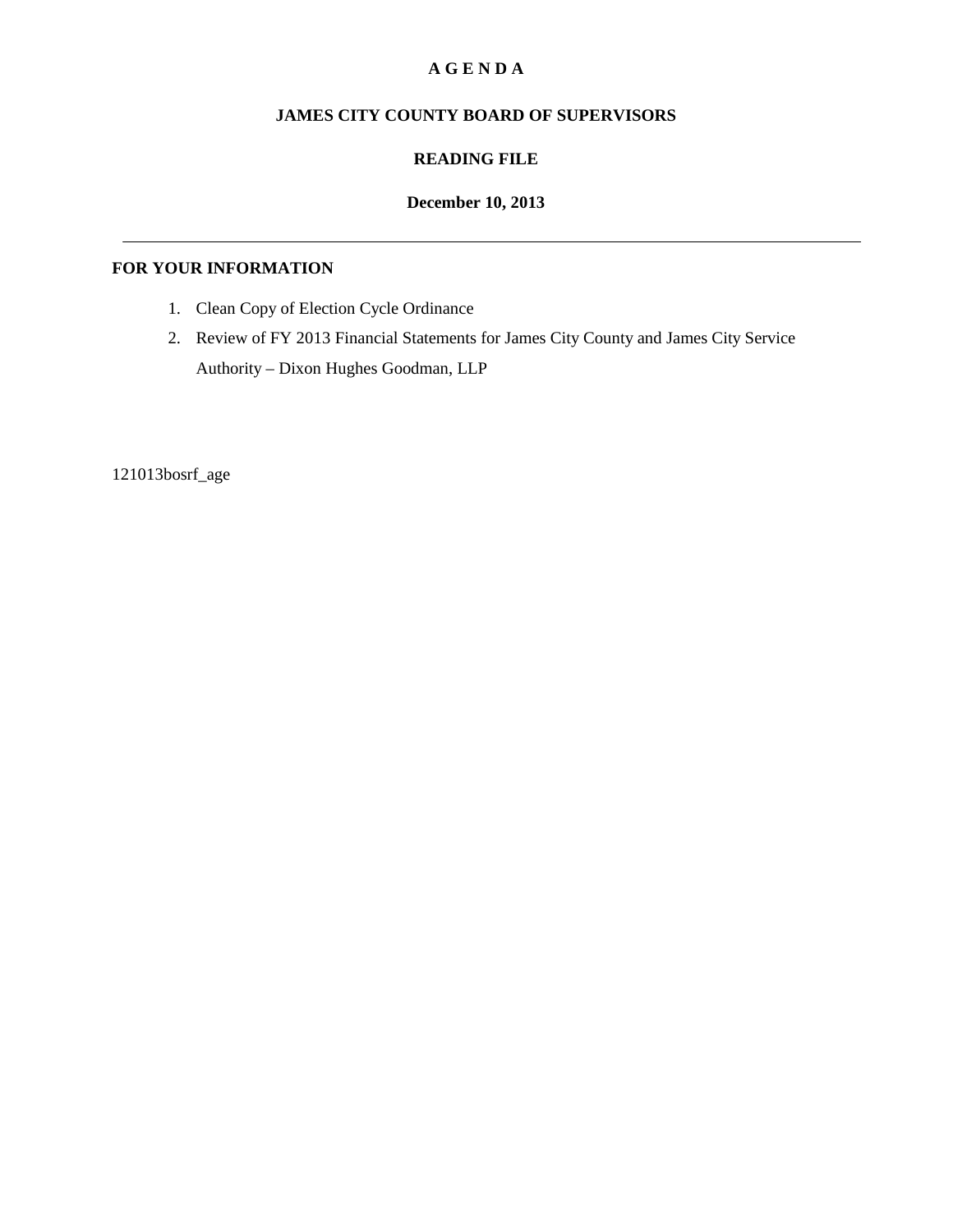### ORDINANCE NO.

AN ORDINANCE TO AMEND AND REORDAIN CHAPTER 2, ADMINISTRATION, OF THE CODE OF THE COUNTY OF JAMES CITY, VIRGINIA, BY AMENDING ARTICLE II, MAGISTERIAL DISTRICT, ELECTION DISTRICTS AND ELECTION PRECINCTS, BY AMENDING SECTION 2-3, DESIGNATION, POPULATION, AND ELECTION CYCLE OF DISTRICTS.

BE IT ORDAINED by the Board of Supervisors of the County of James City, Virginia, that Chapter 2, Administration, is hereby amended and reordained by amending Section 2-3, Designation, population and election cycle of districts.

### **Chapter 2. Administration**

#### **Article II. Magisterial District, Election Districts and Election Precincts**

### **Sec. 2-3. Designation, population, and election cycle of districts.**

| (a) The election districts with populations set forth are as follows: | Population |
|-----------------------------------------------------------------------|------------|
|                                                                       |            |
|                                                                       |            |
|                                                                       |            |
|                                                                       |            |
|                                                                       |            |

## (b) Quadrennial election cycle by district:

- 01 Election district, Berkeley, shall hold an election in 2015 and every four years thereafter;
- 02 Election district, Jamestown, shall hold an election in 2017 for a two-year term, then in 2019 for a four-year term, and then every four years thereafter;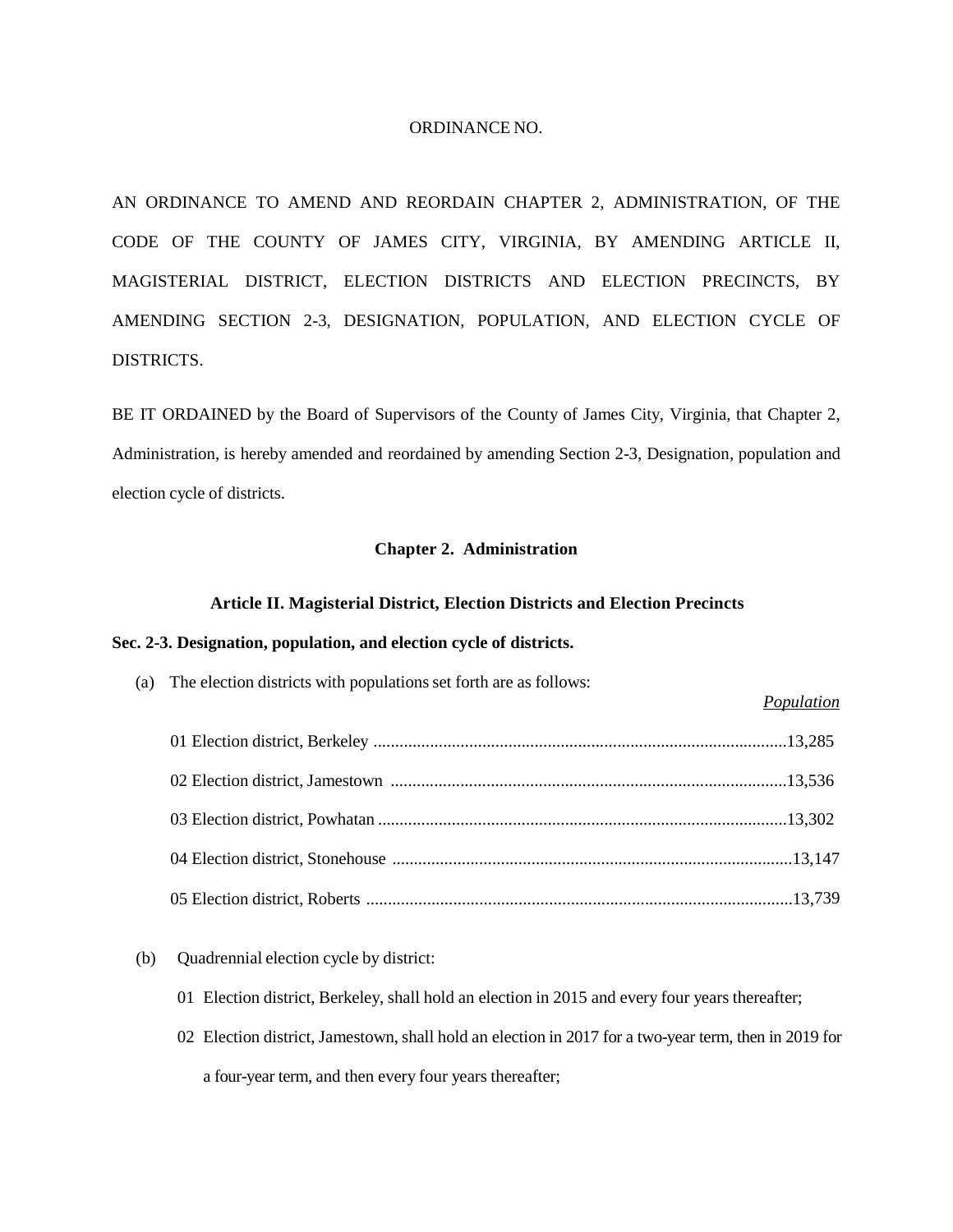- 03 Election district, Powhatan, shall hold an election in 2017 for a two-year term, then in 2019 for a four-year term, and then every four years thereafter;
- 04 Election district, Stonehouse, shall hold an election in 2015 every four years thereafter;
- 05 Election district, Roberts, shall hold an election in 2015 and every four years thereafter.

Ch2ElectCy\_ord-Final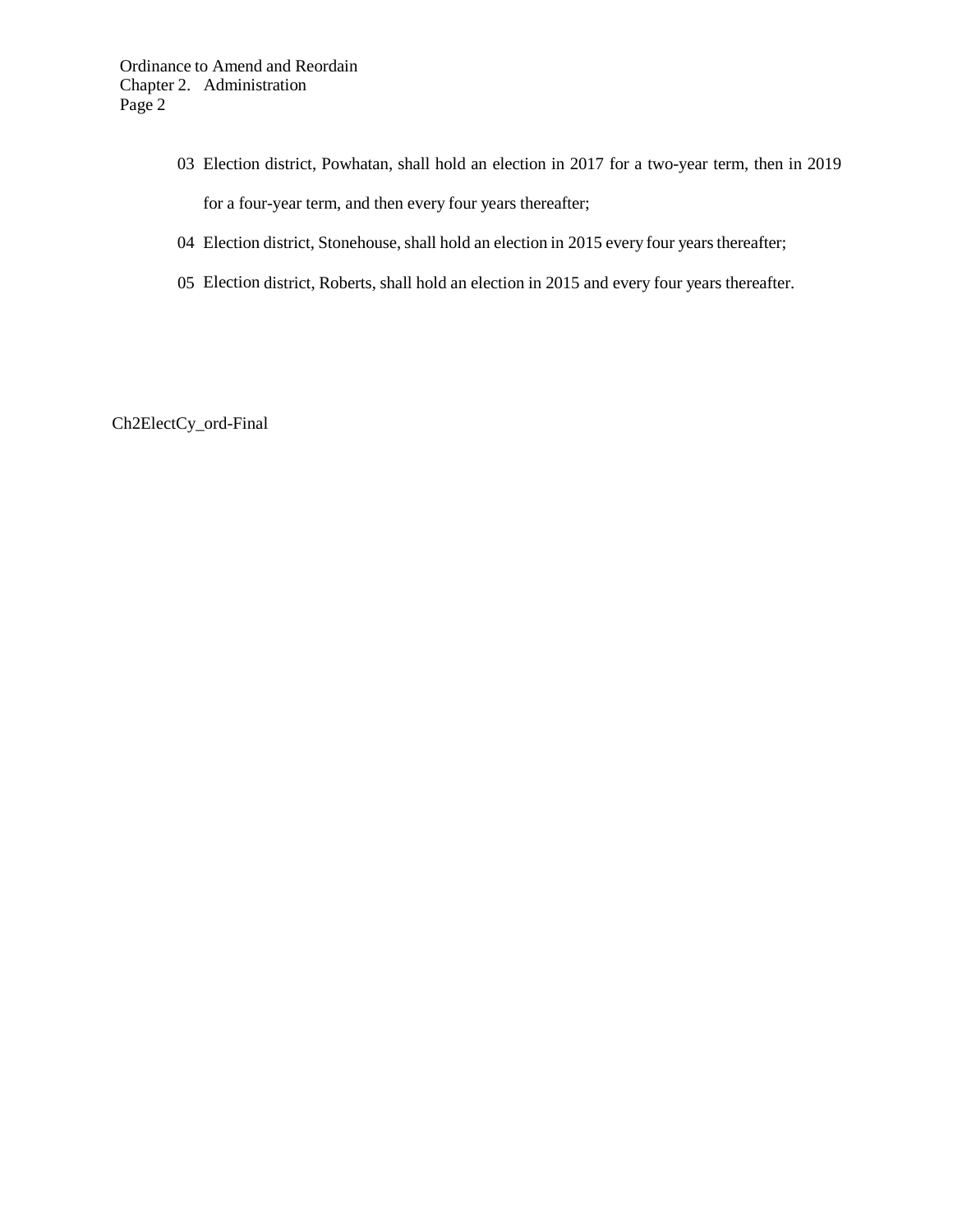### MEMORANDUM COVER

Subject: Review of FY 2013 Financial Statements for James City County and James City Service Authority -Dixon Hughes Goodman, LLP

## Action Requested: None

Summary: Review of financial statements for FY 2013 for James City County and James City Service Authority.

No action is required.

Fiscal Impact: N/A

| <b>FMS Approval, if Applicable:</b><br>No<br>Yes                       |  |                                                |  |  |
|------------------------------------------------------------------------|--|------------------------------------------------|--|--|
| <b>Acting County Administrator</b>                                     |  |                                                |  |  |
| Doug Powell $\mathsf{D}\mathsf{P}$                                     |  |                                                |  |  |
| <b>Attachment:</b><br>1. Memorandum<br>2. FY 2013 Financial Statements |  | <b>READING FILE</b><br>Date: December 10, 2013 |  |  |
|                                                                        |  |                                                |  |  |

AnnFinRept13\_cvr